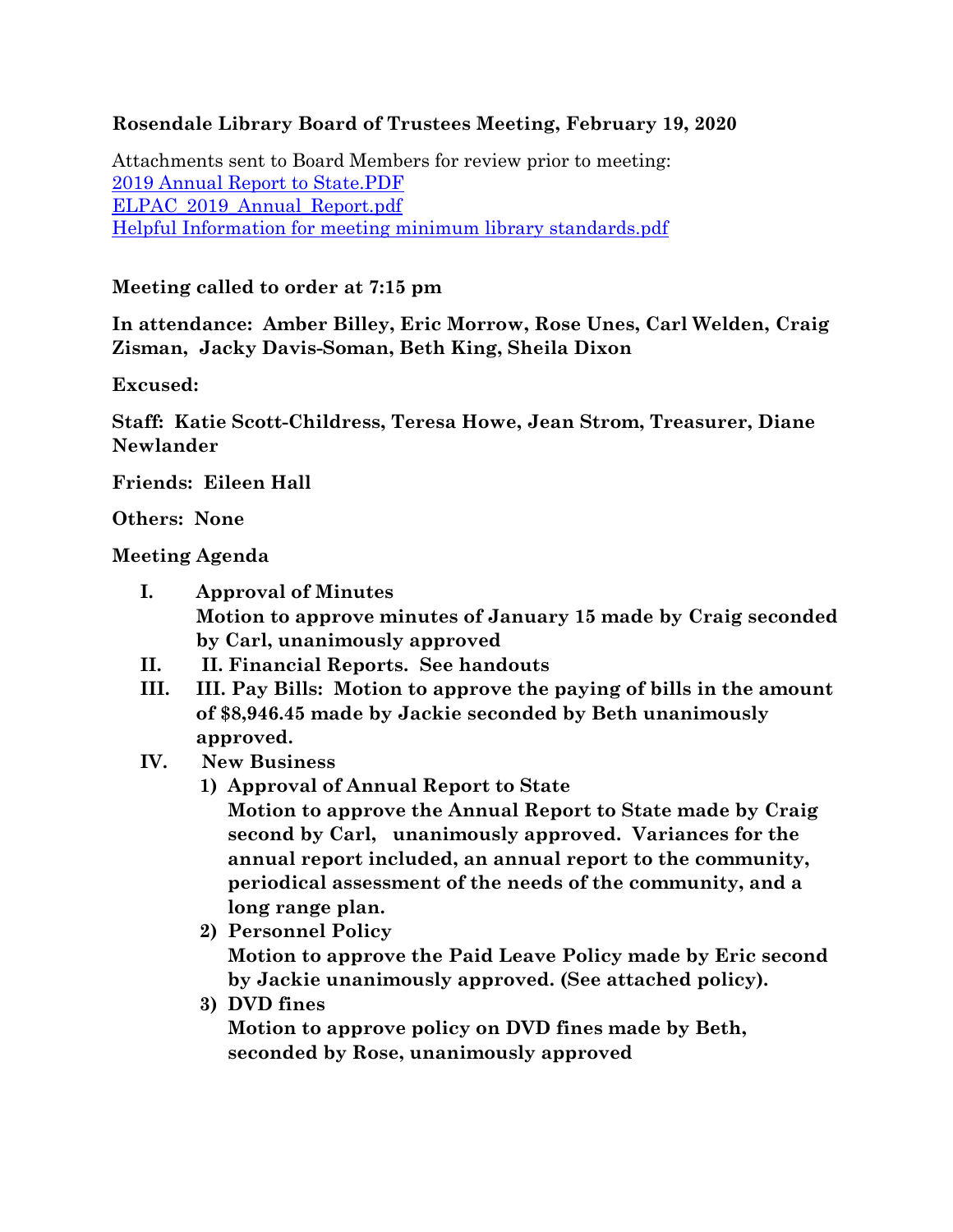- **4) Laser printers: Motion to decommission our old printers and offer them to our patrons made by Rose, seconded by Carl unanimously approved.**
- **5) 5) Tree work: Motion for Katie to peruse a contract for the removal of old trees made by Beth seconded by Carl, unanimously approved.**
- **V. Old Business**

**1) Preliminary building expansion plans presented by Katie. Motion to approve spending \$2,900 to move forward to the next steps made by Craig seconded by Jackie, unanimously approved.**

- **VI. President's Report: See handout. Kathy McGahan has stepped down from the Board of Trustees. Motion to appoint Bill Stamm to the Board of Trustees made by Eric, seconded by Carl, unanimously approved.**
- **VII. Director's Report. See handout.**
- **VIII. Friends Report. Eileen Hall reported; Tues of next week our NY State Representative, Jen Metzger & Eileen will go to Albany to lobby for library funding. Purchased passes to Empire state park and 4 passes to Hudson River Maritime museum. Next Friends meeting is March 14.**

**On Feb. 10 film, DRIVEWAYS which was partially shot at the library was released.**

**IX. Motion to adjourn the meeting at 8:57 made by Beth seconded by Eric. unanimously approved.**

**Next meeting, Wednesday, March 18 7:00 p.m.**